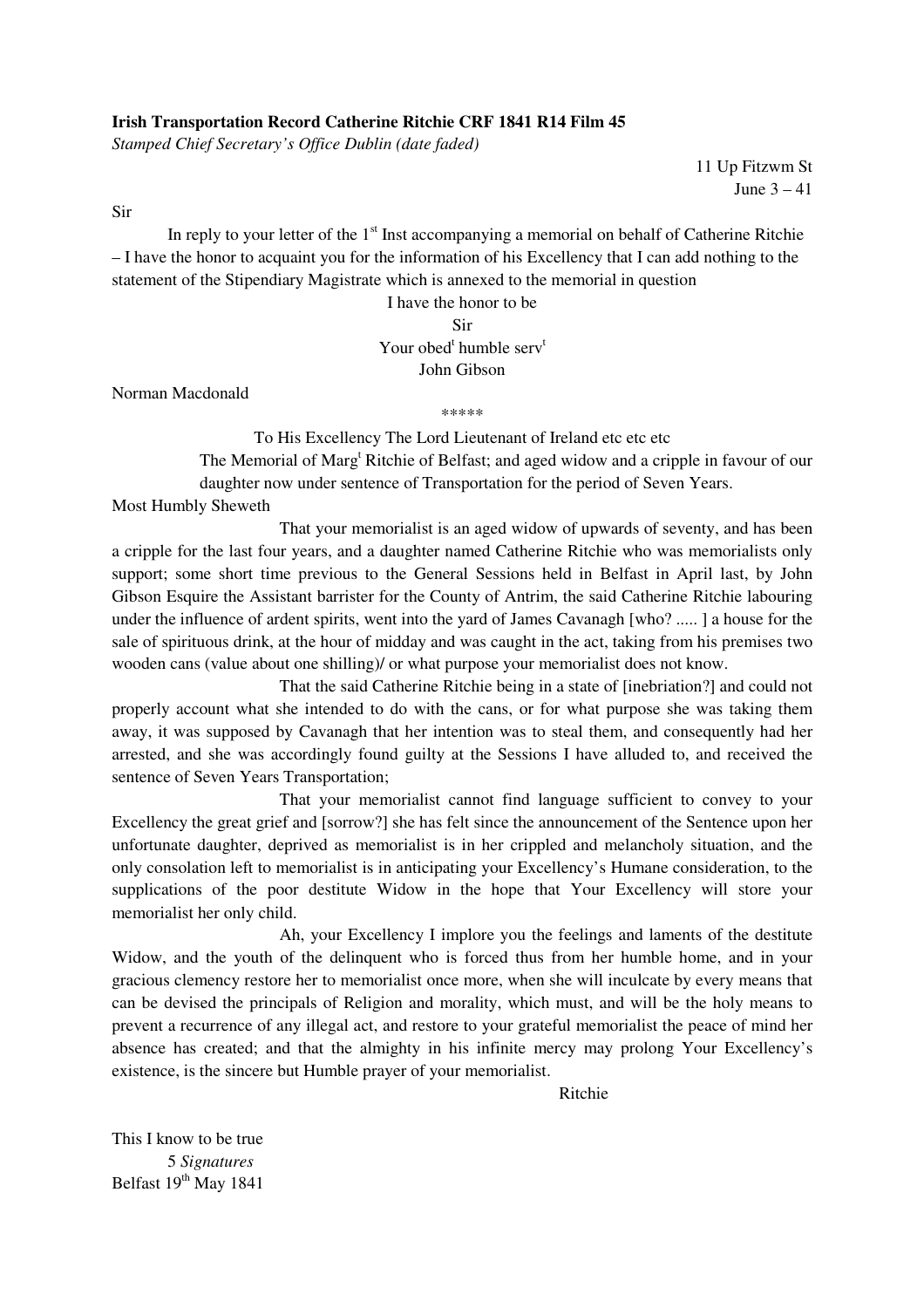The Stipendiary Magistrate is requested to ascertain whether the signatures are genuine Dublin Castle

26 May 1841

*Envelope*  To His Excellency The Lord Lieutenant Dublin Castle *File cover*  R 14 1841 Catherine Ritchie Robbery  $7 \text{ yrs } T^n$ Refer to the A.B. May 30 *initials*  The law must take its course i. A.B.  $ans^d 5^{th}$ ii. gov.  $ans^d 29$ *initials*  \*\*\*\*\*

*Stamped Chief Secretary's Office Dublin 41 May 30*  County of Antrim

> Belfast 28 May 41

Sir

 In compliance with the noting on the annexed memorial I have the honor to report that on enquiring I have ascertained the signatures to be genuine  $-Q$  Reilly is a vender of old clothes with whom Margt Ritchie lodges, Cunningham & Canavan keep spirit shops, & Findlay is a small grocer – Jas. Canavan is the person from whom the water cans were stolen although named Cavanagh in the memorial.

Marg<sup>t</sup> Ritchie is a cripple begs about the streets, she has one daughter who is well conducted & earns her bread by selling freestone, but Catherine is a very abandoned character as may be seen from the annexed extract from the Police Books.

I have the honor to be

 Sir Your most ob $^t$  Serv<sup>t</sup> Walter Molony R. U.

N.H. Macdonald. turn over

\*\*\*\*\*

## Catherine Ritchie

1838 Dec<sup>r</sup> 3<sup>rd</sup> Charged at Petty Sessions with stealing a coat & committed – Sentenced at Q<sup>r</sup> Sessions in following Jan<sup>y</sup> to 3 months impris<sup>t</sup>

1839 March  $5<sup>th</sup>$  Charged at Petty Sessions with stealing a gown & several other articles – committed – Tried at April Sessions & acquitted

1839 July  $4<sup>th</sup>$  Charged at Petty Sessions with stealing a table cloth, Discharge as there was not sufficient proof to send the case to trial

1839 Aug<sup>t</sup> 31<sup>st</sup> Charged at Petty Sessions with stealing an umbrella, committed – Sentenced at Oct 2<sup>nd</sup> Sessions to 6 months impris<sup>t</sup>